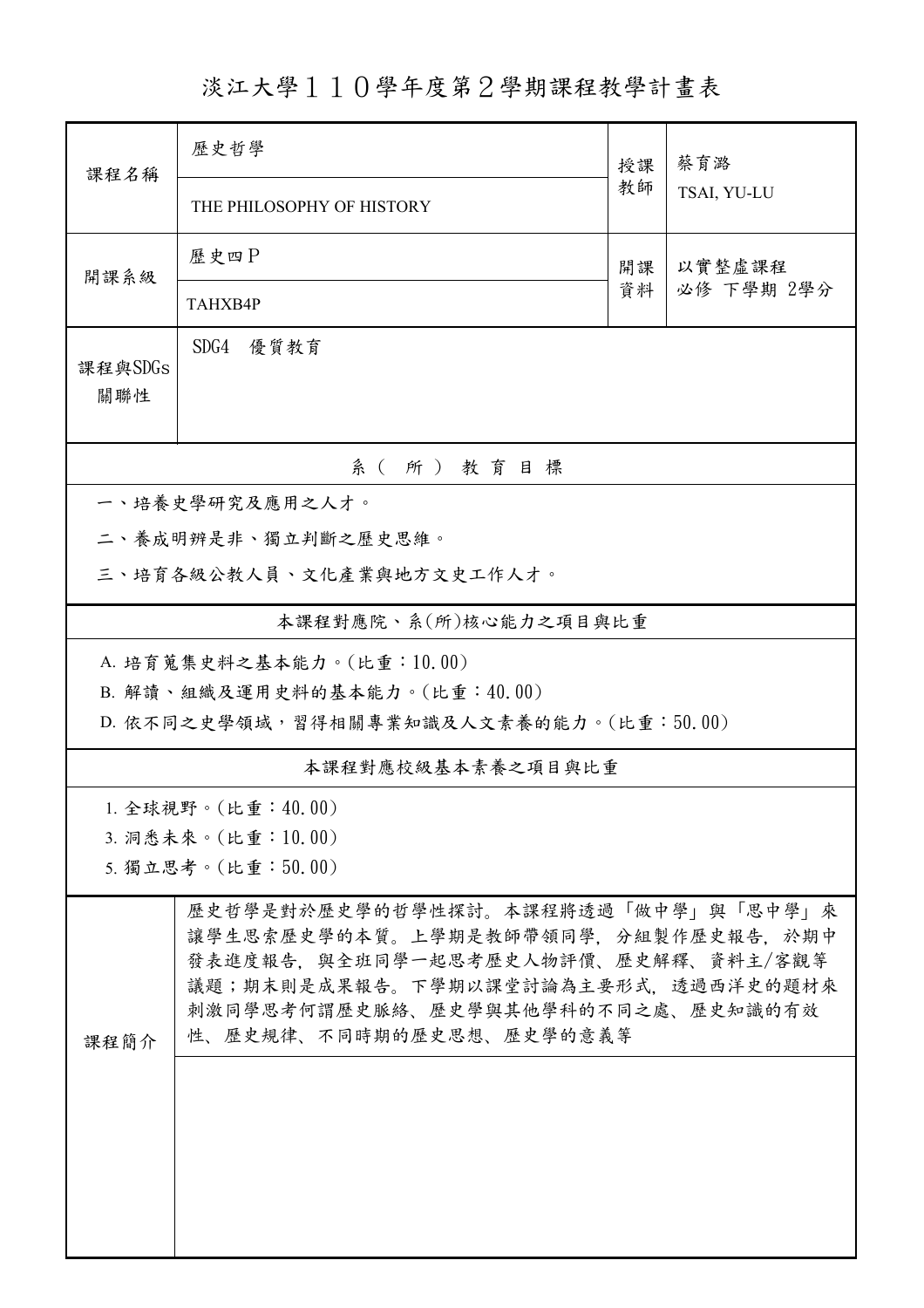|        |                                                                                                                                        | A major characteristic of philosophy of history is speculative. This course<br>needs high participation from the students because the aim is learning<br>through thinking.' For the first semester, students are required to do a<br>group presentation and to record every phase in the process. The teacher<br>will help and instruct them to reflect on important subjects such as<br>objectivity of historiography and how to make a fair judgment on a<br>historical figure. Topics for the second semester: the concept of context,<br>the essence of history as a discipline, and historical thoughts in the western<br>history. |            |                          |                                      |  |  |
|--------|----------------------------------------------------------------------------------------------------------------------------------------|-----------------------------------------------------------------------------------------------------------------------------------------------------------------------------------------------------------------------------------------------------------------------------------------------------------------------------------------------------------------------------------------------------------------------------------------------------------------------------------------------------------------------------------------------------------------------------------------------------------------------------------------|------------|--------------------------|--------------------------------------|--|--|
|        | 本課程教學目標與認知、情意、技能目標之對應                                                                                                                  |                                                                                                                                                                                                                                                                                                                                                                                                                                                                                                                                                                                                                                         |            |                          |                                      |  |  |
|        | 將課程教學目標分別對應「認知(Cognitive)」、「情意(Affective)」與「技能(Psychomotor)」<br>的各目標類型。                                                                |                                                                                                                                                                                                                                                                                                                                                                                                                                                                                                                                                                                                                                         |            |                          |                                      |  |  |
|        | 一、認知(Cognitive):著重在該科目的事實、概念、程序、後設認知等各類知識之學習。<br>二、情意(Affective):著重在該科目的興趣、倫理、態度、信念、價值觀等之學習。<br>三、技能(Psychomotor):著重在該科目的肢體動作或技術操作之學習。 |                                                                                                                                                                                                                                                                                                                                                                                                                                                                                                                                                                                                                                         |            |                          |                                      |  |  |
| 序<br>號 |                                                                                                                                        | 教學目標(中文)                                                                                                                                                                                                                                                                                                                                                                                                                                                                                                                                                                                                                                |            | 教學目標(英文)                 |                                      |  |  |
| 1      | 考。                                                                                                                                     | 1. 省思歷史學的本質、目的、與研<br>(1) To reflect on the essence of history as a<br>讀歷史的意義。2. 認識西洋史裡重<br>discipline as well as the meaning of studying<br>要的思想家與不同時期的歷史與哲<br>history, (2) to learn important western thinkers and<br>學思想。3.鼓勵學生反省過去所學<br>their ideas, $(3)$ to encourage students to think<br>的歷史知識, 並建立批判性的思<br>independently and critically.                                                                                                                                                                                                                                                                                        |            |                          |                                      |  |  |
|        | 教學目標之目標類型、核心能力、基本素養教學方法與評量方式                                                                                                           |                                                                                                                                                                                                                                                                                                                                                                                                                                                                                                                                                                                                                                         |            |                          |                                      |  |  |
| 序<br>號 | 目標類型                                                                                                                                   | 院、系 $(\kappa)$  <br>核心能力                                                                                                                                                                                                                                                                                                                                                                                                                                                                                                                                                                                                                | 校級<br>基本素養 | 教學方法                     | 評量方式                                 |  |  |
| 1      | 認知                                                                                                                                     | <b>ABD</b>                                                                                                                                                                                                                                                                                                                                                                                                                                                                                                                                                                                                                              | 135        | 講述、討論                    | 作業、討論(含課<br>堂、線上)                    |  |  |
|        | 授課進度表                                                                                                                                  |                                                                                                                                                                                                                                                                                                                                                                                                                                                                                                                                                                                                                                         |            |                          |                                      |  |  |
| 週<br>次 | 日期起訖                                                                                                                                   |                                                                                                                                                                                                                                                                                                                                                                                                                                                                                                                                                                                                                                         |            | 內 容 (Subject/Topics)     | 註<br>備<br>(採數位教學之週次,請<br>填「線上非同步教學」) |  |  |
|        | $111/02/21$ ~<br>111/02/25                                                                                                             | 史解釋                                                                                                                                                                                                                                                                                                                                                                                                                                                                                                                                                                                                                                     |            | 導論與課程介紹;史前時代洞穴壁畫與維納斯雕像的歷 |                                      |  |  |
| 2      | $111/02/28$ ~<br>111/03/04                                                                                                             | 二二八放假                                                                                                                                                                                                                                                                                                                                                                                                                                                                                                                                                                                                                                   |            |                          |                                      |  |  |
| 3      | $111/03/07$ ~<br>111/03/11                                                                                                             | 上古文明的生命觀                                                                                                                                                                                                                                                                                                                                                                                                                                                                                                                                                                                                                                |            |                          |                                      |  |  |
| 4      | $111/03/14$ ~<br>111/03/18                                                                                                             | 古典希臘時代的宗教觀                                                                                                                                                                                                                                                                                                                                                                                                                                                                                                                                                                                                                              |            | 線上非同步教學                  |                                      |  |  |
| 5      | $111/03/21$ ~<br>111/03/25                                                                                                             | 古典希臘時代: 哲學的出現;人文主義精神                                                                                                                                                                                                                                                                                                                                                                                                                                                                                                                                                                                                                    |            |                          |                                      |  |  |
| 6      | $111/03/28$ ~<br>111/04/01                                                                                                             | 希臘化時代;基督教與中古歐洲的世界觀                                                                                                                                                                                                                                                                                                                                                                                                                                                                                                                                                                                                                      |            |                          |                                      |  |  |
| 7      | 111/04/04<br>111/04/08                                                                                                                 | 兒童節放假                                                                                                                                                                                                                                                                                                                                                                                                                                                                                                                                                                                                                                   |            |                          |                                      |  |  |
|        |                                                                                                                                        |                                                                                                                                                                                                                                                                                                                                                                                                                                                                                                                                                                                                                                         |            |                          |                                      |  |  |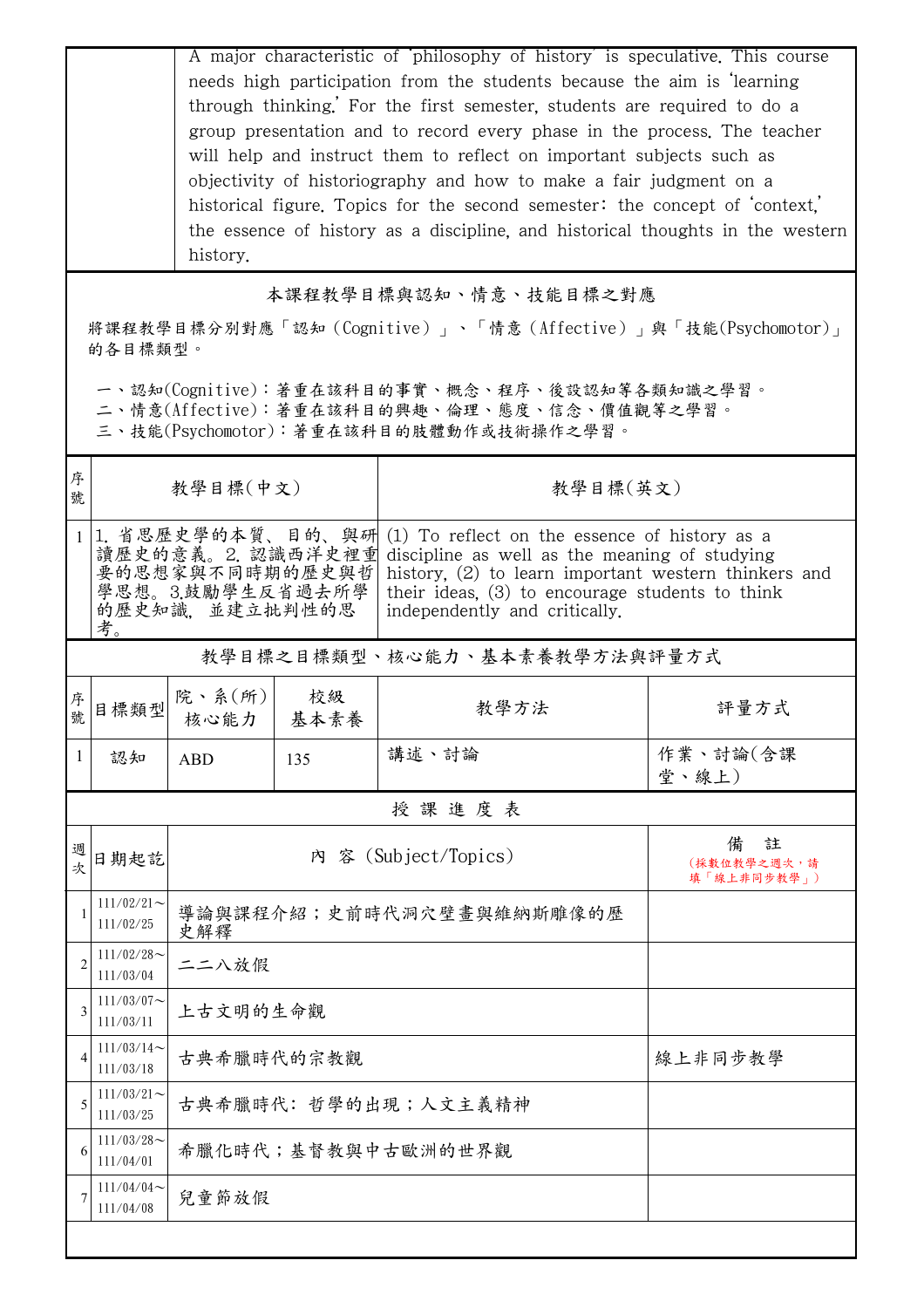| 8            | $111/04/11$ ~<br>111/04/15                      | 西方藝術裡的神與人                                                                                                                                                                                                                                                                                                                              |               |  |  |
|--------------|-------------------------------------------------|----------------------------------------------------------------------------------------------------------------------------------------------------------------------------------------------------------------------------------------------------------------------------------------------------------------------------------------|---------------|--|--|
| 9            | $111/04/18$ ~<br>111/04/22                      | 何謂現代性?宗教改革與科學革命                                                                                                                                                                                                                                                                                                                        |               |  |  |
| 10           | $111/04/25$ ~<br>111/04/29                      | 期中考試週                                                                                                                                                                                                                                                                                                                                  |               |  |  |
| 11           | $111/05/02$ ~<br>111/05/06                      | 歷史的發展有終極目的?                                                                                                                                                                                                                                                                                                                            | 線上非同步教學       |  |  |
| 12           | $111/05/09$ ~<br>111/05/13                      | 近現代哲學與文藝思潮之轉變                                                                                                                                                                                                                                                                                                                          |               |  |  |
| 13           | $111/05/16 \sim$<br>111/05/20                   | 期末反思: 我從學習歷史裡學到什麼?                                                                                                                                                                                                                                                                                                                     | 線上非同步教學       |  |  |
| 14           | $111/05/23$ ~<br>期末反思: 人類, 真的有進步嗎?<br>111/05/27 |                                                                                                                                                                                                                                                                                                                                        |               |  |  |
| 15           | $111/05/30$ ~<br>畢業考試週<br>111/06/03             |                                                                                                                                                                                                                                                                                                                                        |               |  |  |
| 16           | 111/06/06<br>111/06/10                          |                                                                                                                                                                                                                                                                                                                                        |               |  |  |
| 17           | $111/06/13$ ~<br>111/06/17                      |                                                                                                                                                                                                                                                                                                                                        |               |  |  |
| 18           | $111/06/20$ ~<br>111/06/24                      |                                                                                                                                                                                                                                                                                                                                        |               |  |  |
| 修課應<br>注意事項  |                                                 | 1. 平時評量為課堂上的隨堂作業。<br>2. 線上非同步教學(第4、11、13週)各有一次作業, 每次占學期成<br>績10%, 共30%。<br>2. 期末(第14週)之前繳交一份手寫之學習心得,占學期成績30%。                                                                                                                                                                                                                          |               |  |  |
|              | 教學設備                                            | 電腦、投影機                                                                                                                                                                                                                                                                                                                                 |               |  |  |
|              | 投影片與講義<br>教科書與<br>教材                            |                                                                                                                                                                                                                                                                                                                                        |               |  |  |
| 參考文獻         |                                                 | 1. 《現代西方歷史哲學譯文集》,張文傑等編譯。台北:古風出版社,1987年。<br>2. 《歷史哲學》, W. H. Walsh著, 王任光譯。台北:幼獅文化, 1973年。<br>3.<br>《歷史的理念》, R. G. Collingwood著, 黃宣範譯。台北:國立編譯<br>館,1982年。 4. 《歷史哲學》,羅光。台北:臺灣商務印書館,1973。<br>5.<br>《史家的技藝》, 布洛克(Marc Bloch)著; 周婉窈譯。台北:遠<br>流, 1989年。 6. 《讀歷史, 我可以學會什麼?》, 威爾. 杜蘭(Will<br>Durant)、艾芮兒. 杜蘭(Ariel Durant)著;吳墨譯。台北:大是文化, 2011年。 |               |  |  |
|              | 批改作業<br>篇數                                      | 3 篇 (本欄位僅適用於所授課程需批改作業之課程教師填寫)                                                                                                                                                                                                                                                                                                          |               |  |  |
| 學期成績<br>計算方式 |                                                 | ◆出席率: % ◆平時評量:40.0 % ◆期中評量:<br>◆期末評量: $%$<br>◆其他〈作業與期末心得〉:60.0 %                                                                                                                                                                                                                                                                       | $\frac{0}{6}$ |  |  |
|              |                                                 |                                                                                                                                                                                                                                                                                                                                        |               |  |  |